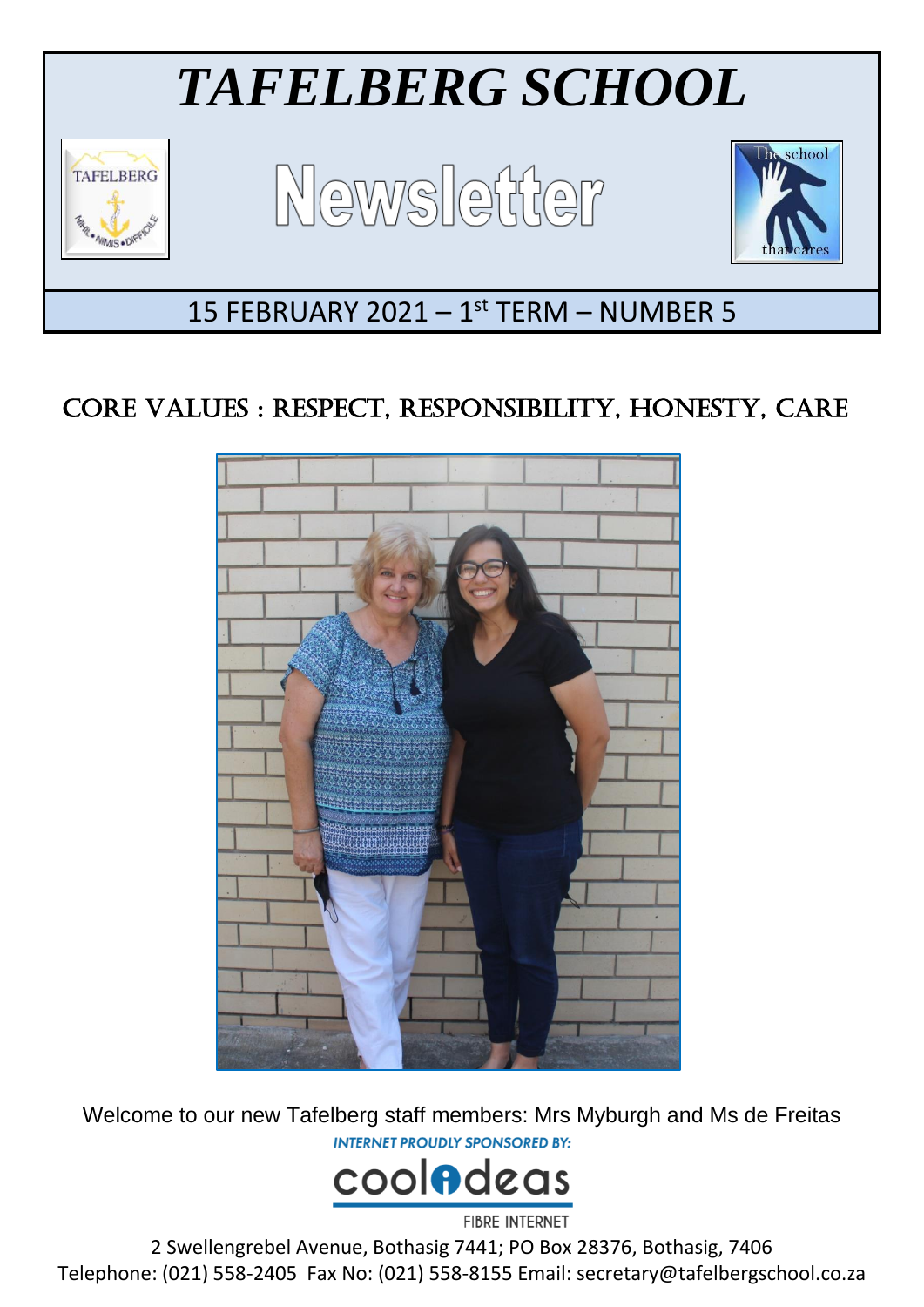Dear parent / guardian

We would like to ensure that all share in, and support, our vision and mission statement. Together with promoting our core values, and our vision and mission, we hope to improve our school community and move to the next level. Our vision statement states that we must ensure that every child at Tafelberg receives quality education with the best professional and educational intervention required to effectively realise their potential, in an environment which makes all children feel loved, competent and independent. Powerful words, but we (staff, parents and learners) need to support this vision as a collective, and with conviction, if we are to eventually achieve this. It is not only the staff's responsibility. Learners must take responsibility for their education and parents must provide the best support they can for their child, and then the journey to improvement can begin. Let us take hands, accept our responsibility, and

get to work to make our school even better.

# **NB INFORMATION**



#### **1. NB Dates 2022**

- 18 Feb Interschools gala @ Tafelberg from 1:30pm (spectators welcome)
- 19 Feb Interschools athletics @ Paarl school from 9am (spectators welcome)
- 07 Mar Start of Assessment program FP and IP (Grades 1-6)
- 11 Mar Start of Test Series SP and FET phase (Grades 7-9)
- 25 Mar School closes for Term 1, @ 11am
- 05 Apr School reopens for Term 2
- 05 Apr Closing date for fee exemptions @ 2pm

#### **2. School fees 2022**

Tafelberg is a Section 21 fee-paying school, and the SA Schools Act thus places a duty on the SGB to collect such school fees from all parents as agreed upon at the parent AGM. The Budget and school fees for 2022 were voted on at the parent AGM on the 17 November 2021. The Budget and school fee increase was tabled and accepted by unanimous parent vote at the AGM, as were certain resolutions.

| <b>TIER</b>                  | <b>FEE PER MONTH</b><br>$(11$ months) | <b>FEE: ANNUAL AMOUNT</b> |
|------------------------------|---------------------------------------|---------------------------|
| Grade $1 + 2$                | R <sub>2</sub> 140-00                 | R23 540-00                |
| 2. Grades $3,4,5 + 10,11,12$ | R <sub>2</sub> 100-00                 | R23 100-00                |
| 3. Grades 6, 7, 8, 9         | R <sub>1</sub> 940-00                 | R21 340-00                |

- First Debit Order run :  $1<sup>st</sup>$  working day of each month
- Fees are paid over 11 months, starting January 2022 (for 2022 fees only)
- 10% discount for fees paid in full by 28 February 2022
- Exemptions and non-payment of fees are dealt with as per legislation and school policy
- Closing date for properly completed fee exemption documents is 5 April 2022
- All enquiries regarding payment of school fees and exemptions must be directed only to Mrs M Vicentini @ 021 558 2405 or [bursar@tafelbergschool.co.za](mailto:bursar@tafelbergschool.co.za)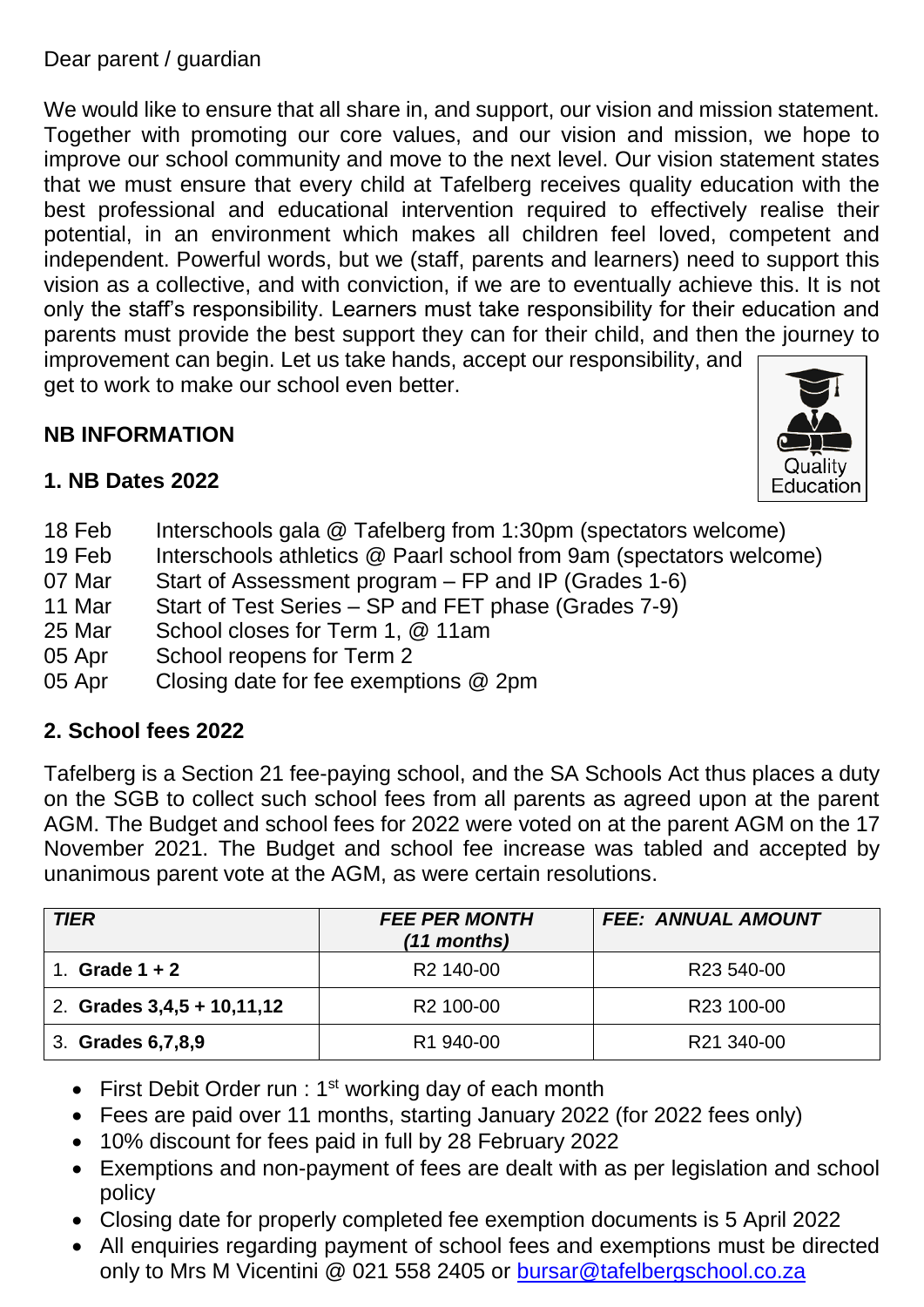#### **GENERAL NEWS**

# **1. Early closing: 18 Feb**

Due to the interschools' gala starting at 1pm on Friday, we will end school at 12:45pm. Please make the necessary transport arrangements. Thank you for your understanding and support.

#### **2. Term 1 Assessments**

Term 1 project dates were handed out to learners last week. The assessment timetable will be handed to all learners this week. Please assist them in their preparations, and to hand in tasks on due dates. The "What to



Study" guide will follow shortly. These documents will also be placed on our website.

#### **3. Staff News**

- A warm welcome to the experienced Mrs T Myburgh (Grade 5). We hope she has a long and fulfilling stay at Tafelberg.
- We welcome back Ms de Frietas who replaces Mrs van Loggerenberg in the Speech Therapy department.
- We congratulate Mrs Koen (Grade 1) on the birth of baby boy, Knox Koen. We wish her and her family health and happiness for the future.

#### **4. Reminder: Payments / EFT to school**

Please ensure that the following information accompanies all payments to the school:

- **Learners** *initials and surname*
- What the payment is for e.g. school fees / clothing items / PTA / camps etc.

The school's banking details are as follows:

- Tafelberg School
- Standard Bank
- Acc No: 071035664
- Branch code: 024109

#### **5. PTA**

The PTA have had a great start to the year and welcome all new members. So please support your PTA, and become a member of a dedicated group of moms and dads who work tirelessly on your behalf to raise much needed funds for your school. We all need to contribute to the success of our school.

PTA fundraising:

- Love Your Planet Competition free entry two cash prizes to be won. Contact Sylvia 083 326 9569 for more details
- **FACT** Last year we collected a total of 2.399 tons of recycling paper which placed us in 32nd position in the Western Cape. A mighty impressive effort! Our target for this year is 4 tons! We can do it! So please remember to bring in your paper for recycling. All paper can be dropped off at the 2 green recycling igloos located near the school tuck-shop.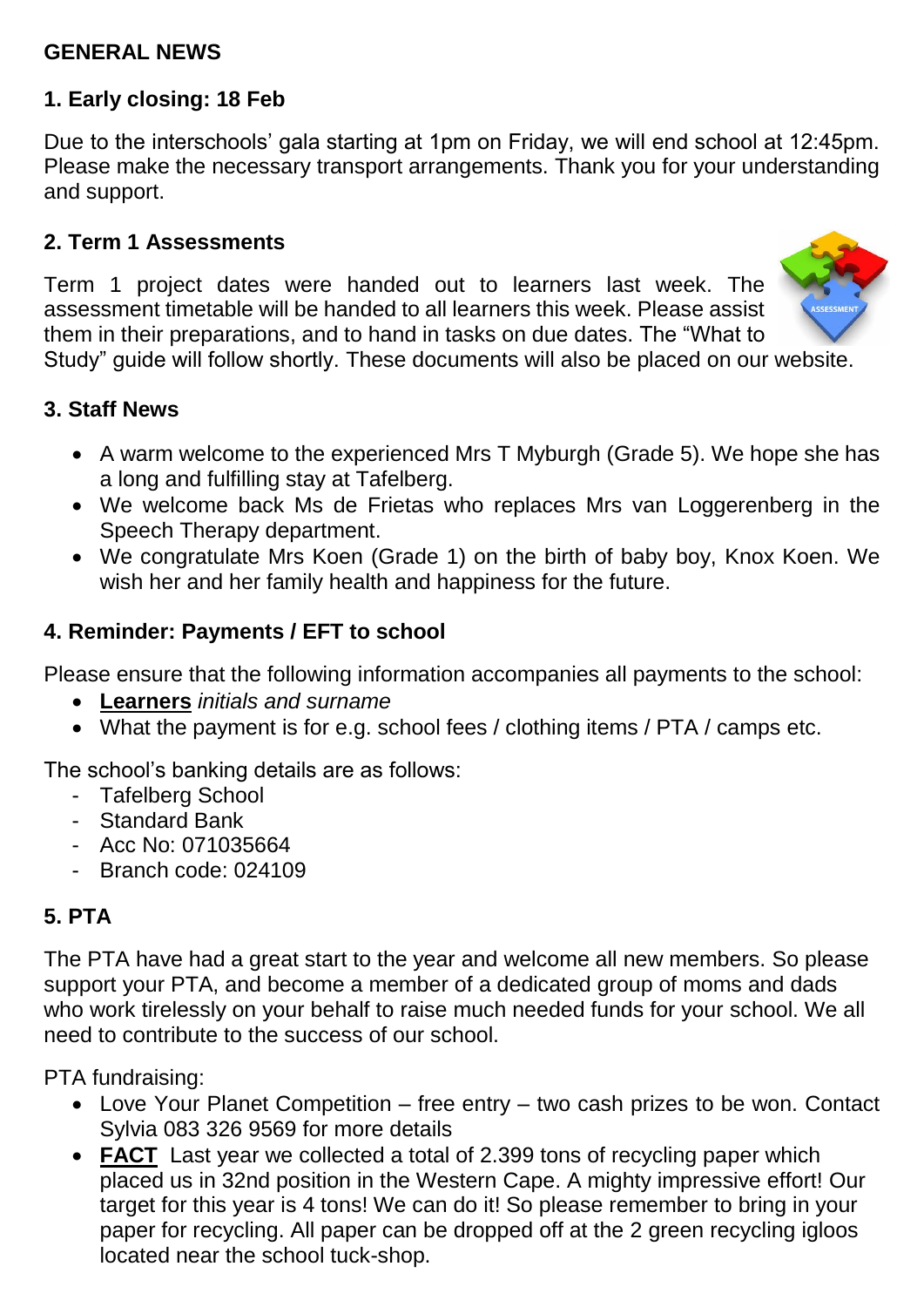Reminders:

- *8th March 2022 – PTA Meeting 6pm in the music room.*
- Second-hand school uniform items are available on Wed 23rd February cash only. Contact Shirley Ashbolt for any 2nd hand clothing queries 083 278 3618
- Please donate any "pre-owned" uniform items there is a great need, especially in the senior section of the school
- All PTA queries can be sent to Leigh-Ann Stokell at tafelbergpta@gmail.com or on 082 927 2544

### *Term 2*:

- 14<sup>th</sup> April 2022 Warrior Day Challenge
- $\bullet$  13<sup>th</sup> May 2022 Games Evening



Don't forget to keep swiping your "My School Card" and "Makro Card"…..every swipe counts. Please also remember to link your Builders Warehouse Cards to your My School Card

#### **6. Covid news and safety measures**

- Should your child test positive for Covid, or come into close contact with a covid pos+ person they are to self-isolate at home for the required period, before returning to school – please inform the school and forward a copy of the test result. Parents are reminded to inform the school if they themselves test positive, and to take the necessary precautions.
- Please remember to screen your child before they come to school. Should they show symptoms of Covid (temperature of 38<sup>°</sup>C and above, coughing, headaches, sore throat etc.) and or have come into close contact with a Covid positive person, they need to stay at home for the prescribed period before returning to school.
- As per our Covid policy, parents will be required to fetch their child immediately should the learner disregard our safety protocols – we need to be responsible and prevent the spread of Covid.
- **Parents must ensure that their child does not arrive late (i.e. after 8am) as this will compromise our safety protocols and measures.** Please, we need your co-operation in this regard. *Latecomers will have to wait outside at the learner gate.* Once all is in place, the learner gate will be opened to allow the orderly implementation of the screening of late comers.
- No parents nor visitors will be allowed entry to the school before 9am, without an appointment.
- All learners, parents, visitors etc. MUST wear a mask properly (covering both nose and mouth), in order to be allowed entry to the school grounds.
- A reminder that learners must wear a mask and not a "buff".
- We will continue with our safety protocols and the sanitizing of the school building as per regulations.